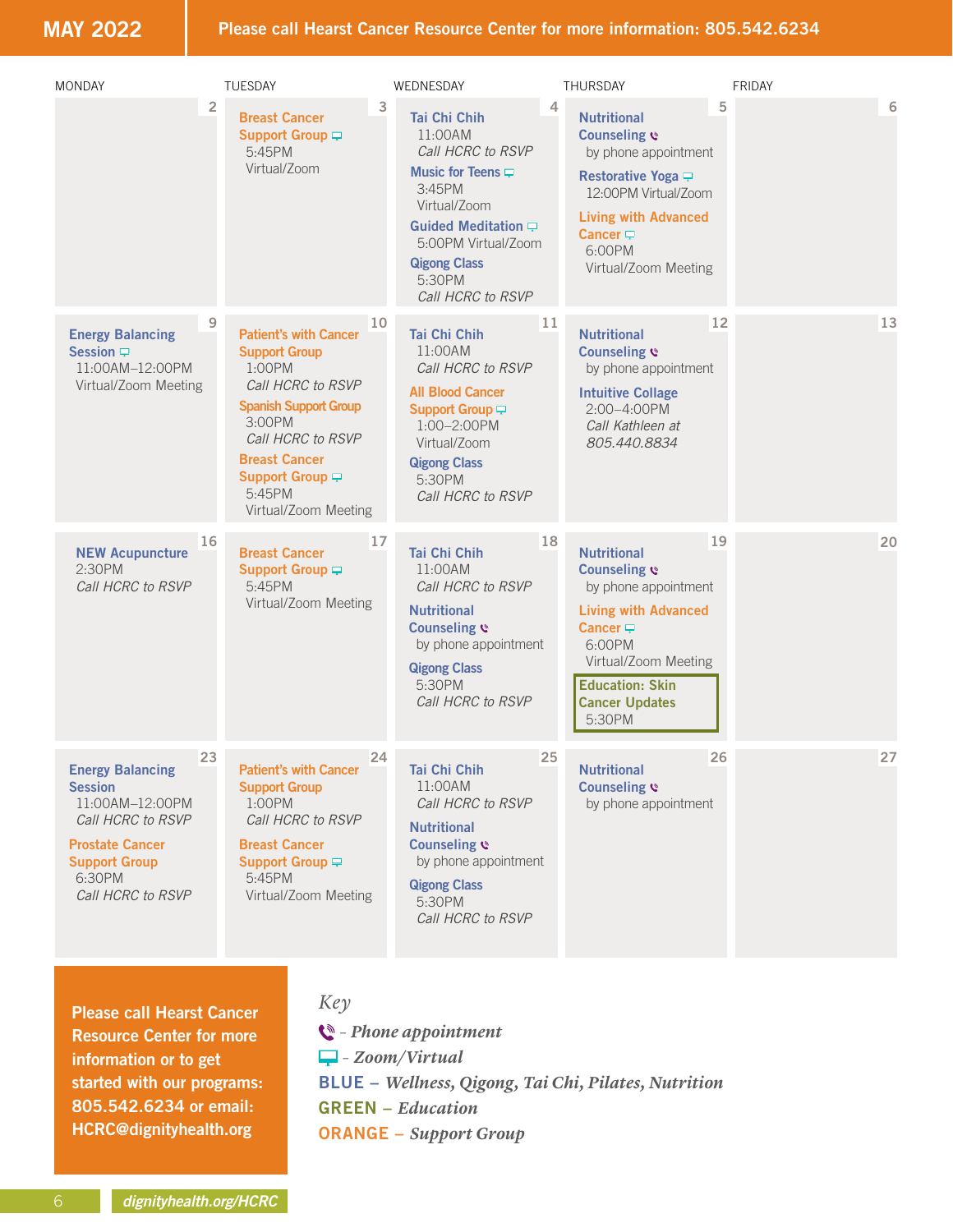**JUNE 2022**

| <b>MONDAY</b>                                                                                                                          | TUESDAY                                                                                                                                                                                                                                          |    | WEDNESDAY                                                                                                                                                                                                     |    | <b>THURSDAY</b>                                                                                                                                                                                     |    | FRIDAY |
|----------------------------------------------------------------------------------------------------------------------------------------|--------------------------------------------------------------------------------------------------------------------------------------------------------------------------------------------------------------------------------------------------|----|---------------------------------------------------------------------------------------------------------------------------------------------------------------------------------------------------------------|----|-----------------------------------------------------------------------------------------------------------------------------------------------------------------------------------------------------|----|--------|
| <b>Memorial Day-</b><br><b>HCRC Closed</b>                                                                                             | 30<br><b>Breast Cancer</b><br>Support Group -<br>5:45PM<br>Virtual/Zoom                                                                                                                                                                          | 31 | <b>Tai Chi Chih</b><br>11:00AM<br>Call HCRC to RSVP<br>Music for Teens $\Box$<br>3:45PM Virtual/Zoom<br>Guided Meditation $\Box$<br>5:00PM Virtual/Zoom<br><b>Qigong Class</b><br>5:30PM<br>Call HCRC to RSVP | 1  | <b>Nutritional</b><br>Counseling &<br>by phone appointment<br>Restorative Yoga $\Box$<br>12:00PM Virtual/Zoom<br><b>Living with Advanced</b><br>Cancer $\rightleftarrows$<br>6:00PM<br>Virtual/Zoom | 2  | 3      |
|                                                                                                                                        | 6<br><b>Breast Cancer</b><br><b>Support Group</b> ₽<br>5:45PM<br>Virtual/Zoom                                                                                                                                                                    |    | Tai Chi Chih<br>11:00AM<br>Call HCRC to RSVP<br><b>All Blood Cancer</b><br>Support Group $\Box$<br>1:00-2:00PM<br>Virtual/Zoom<br><b>Qigong Class</b><br>5:30PM<br>Call HCRC to RSVP                          | 8  | <b>Nutritional</b><br>Counseling $e$<br>by phone appointment<br><b>Intuitive Collage</b><br>2:00PM-4:00PM<br>Call Kathleen at<br>805,440,8834                                                       | 9  | 10     |
| <b>Energy Balancing</b><br>Session $\Box$<br>11:00AM-12:00PM<br>Virtual/Zoom Meeting                                                   | 13<br><b>Patient's with Cancer</b><br><b>Support Group</b><br>1:00PM<br>Call HCRC to RSVP<br><b>Spanish Support Group</b><br>3:00PM<br>Call HCRC to RSVP<br><b>Breast Cancer</b><br>Support Group <del>P</del><br>5:45PM<br>Virtual/Zoom Meeting | 14 | Tai Chi Chih<br>11:00AM<br>Call HCRC to RSVP<br><b>Qigong Class</b><br>5:30PM<br>Call HCRC to RSVP                                                                                                            | 15 | <b>Nutritional</b><br>Counseling<br>by phone appointment<br><b>Living with Advanced</b><br>Cancer $\rightleftarrows$<br>6:00PM<br>Virtual/Zoom Meeting                                              | 16 | 17     |
| <b>NEW Acupuncture</b><br>2:30PM<br>Call HCRC to RSVP<br><b>Prostate Cancer</b><br><b>Support Group</b><br>6:30PM<br>Call HCRC to RSVP | 20<br><b>Education:</b><br><b>Survivorship</b><br>5:30PM                                                                                                                                                                                         | 21 | Tai Chi Chih<br>11:00AM<br>Call HCRC to RSVP<br><b>Qigong Class</b><br>5:30PM<br>Call HCRC to RSVP                                                                                                            | 22 | <b>Nutritional</b><br><b>Counseling &amp;</b><br>by phone appointment                                                                                                                               | 23 | 24     |
| <b>Energy Balancing</b><br><b>Session</b><br>11:00AM-12:00PM<br>Call HCRC to RSVP                                                      | 27<br><b>Patient's with Cancer</b><br><b>Support Group</b><br>$1:00$ PM<br>Call HCRC to RSVP<br><b>Breast Cancer</b><br>Support Group <del></del><br>5:45PM<br>Virtual/Zoom Meeting                                                              | 28 | Tai Chi Chih<br>11:00AM<br>Call HCRC to RSVP<br><b>Qigong Class</b><br>5:30PM<br>Call HCRC to RSVP                                                                                                            | 29 | <b>Nutritional</b><br>Counseling $e$<br>by phone appointment                                                                                                                                        | 30 |        |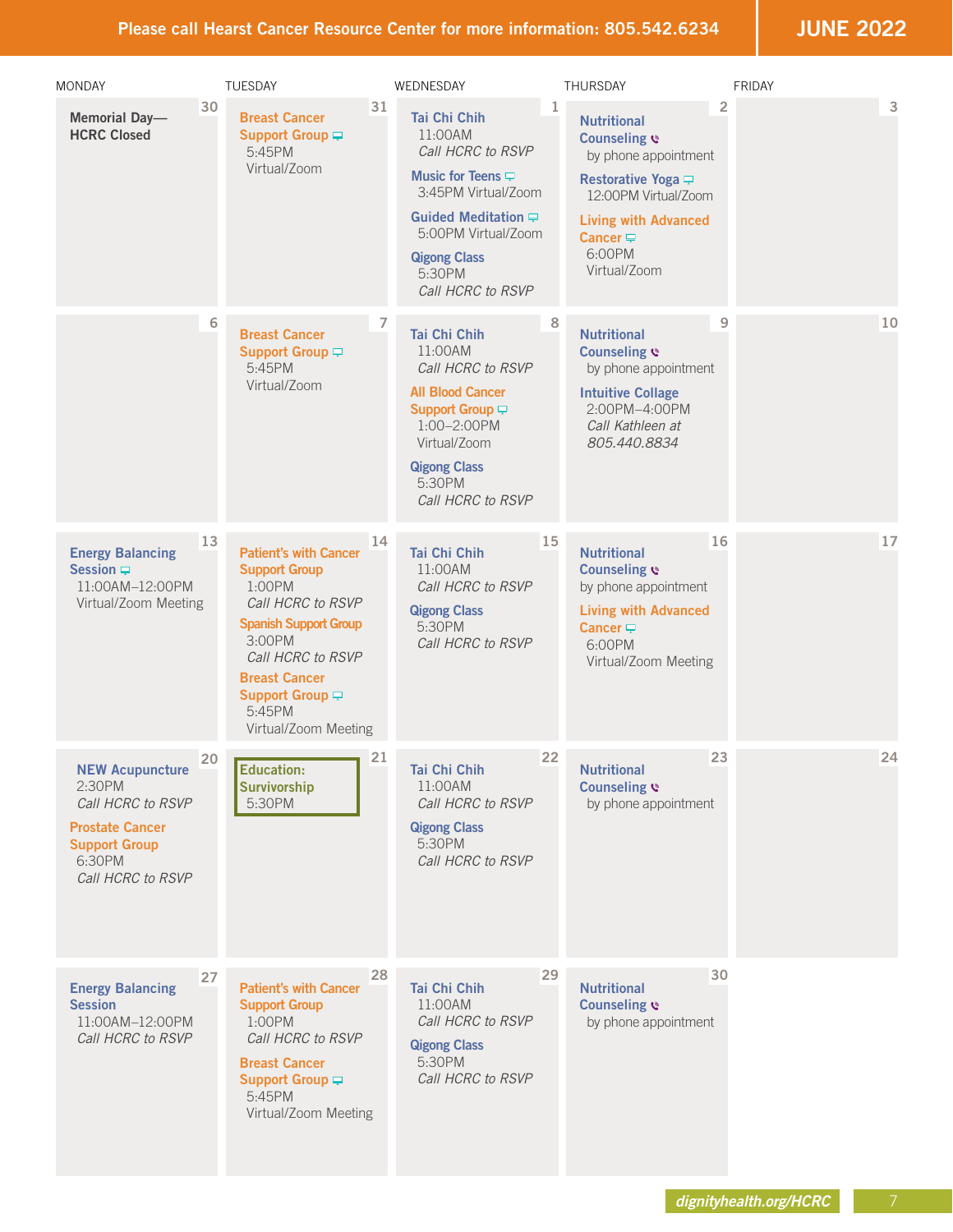# **DIGNITY HEALTH CLASSES, GROUPS & PROGRAMS**

#### *Locations*

#### **SAN LUIS OBISPO (SLO)**

*Hearst Cancer Resource Center (HCRC) 1941 Johnson Avenue, Suite 201*

#### **SANTA MARIA (SM)**

*Mission Hope Cancer Center (MHCC) 1325 East Church Street*

*Marian Health & Wellness Center 1207 East Main Street*

#### **ARROYO GRANDE (AG)**

*Mission Hope Cancer Center 850 Fair Oaks Avenue*

- **PASO ROBLES (PR)**  *Oak Park 3 Community Room 3120 Pine Street*
- **VIRTUAL/ZOOM SESSION** *Call for phone consultation*
- **COMMUNITY PARTNER OFFERING**
- **EN ESPAÑOL**

#### **GETTING STARTED**

#### Patient Orientation

Get to know us and the services we provide so we can better support your journey.

 *HCRC, SLO Call to RSVP: 805.542.6234 English 805.786.6130 Español MHCC, SM*

*Call to RSVP:* 

#### *805.219.HOPE English*

 *MHCC, AG Call to RSVP:*

*805.474.5303 English 805.346.3410 Español*

#### **SUPPORT GROUPS**

#### All Blood Cancer Support Group

Helping individuals and families cope with diagnosis and treatment of Leukemia, Lymphoma, Myeloma and Myelodysplastic syndrome (MDS).

 *Virtual/Zoom Session, SLO* 2<sup>nd</sup> Wednesday of each month; 1PM *Call 805.542.6234 to RSVP*

#### Apoyo y Educación para Personas con Cáncer (Spanish Support Group)

Usted no está sola(o) en la lucha contra el cáncer. Si usted o alguien de su familia sufre de cáncer, acompáñenos para discutir temas de como combatir y sobrevivir la enfermedad.

*Oak Park 3 Community Room, PR*  El Segundo y cuarto martes de cada mes: 3:00PM *Llame a Teresa al 805.458.4526 MHCC, SM* May 10; 9AM

*Llame a Wendy al 805.346.3410 En Español*

#### Breast Cancer Support Group

A support group focusing on breast cancer, the journey and sharing valuable information and resources. Meetings will be hosted both in person and via Zoom.

 *HCRC, SLO* Tuesdays; 5:45PM *Call 805.542.6234 to RSVP MHCC, SM* 1st and 3<sup>rd</sup> Tuesday; 4PM *Call 805.346.3402 to RSVP*

#### Metastatic Breast Cancer Support Group

The metastatic cancer patient has to deal with a "no-cure" label. Stay connected and maintain quality of life with support.

 *MHCC, SM* 3rd Wednesday; 1PM *Call 805.346.3402 to RSVP*

#### Family Caregiver Support Group

A forum for people to get together with those who understand their concerns, share helpful strategies and lend support.

- *HCRC, SLO*
- 1st Thursday; *Currently on Hold*
- $\bullet \bullet$  *MHCC, SM & AG*
- *Call 805.219.HOPE to RSVP*

#### Groupo de Apoyo Para Hombres con Cancer

Tome la oportunidad e intercambiar informacion relacionada con todos los tipos de cancer, y asi como el cuidado de su salud.

#### *MHCC, SM*

Tuesday Jun 7; 9AM *Call 805.219.HOPE to RSVP Llame a Wendy al 805.346.3410 En Español*

#### Living with Advanced Cancer Support Group

Support for the special needs of patients with Advanced Cancer.

 *Virtual/Zoom Session, SLO* 1<sup>st</sup> and 3<sup>rd</sup> Thursday; 6PM *Call 805.542.6234 to RSVP*

#### Men's Cancer Discussion Group

Many men find that sharing their experiences with fellow patients who can empathize, in combination with an experienced professional's guidance, helps manage stress and problem solve.

 *MHCC, SM* 4<sup>th</sup> Thursday; 9AM *Call 805.219.HOPE to RSVP*

#### New Patient Support Group

For newly diagnosed patients or those recently out of treatment, each session features a stress reduction technique followed by a facilitated support group.

 *HCRC, SLO* 2<sup>nd</sup> and 4<sup>th</sup> Tuesday: 1-2:30PM *Call 805.542.6234 to RSVP*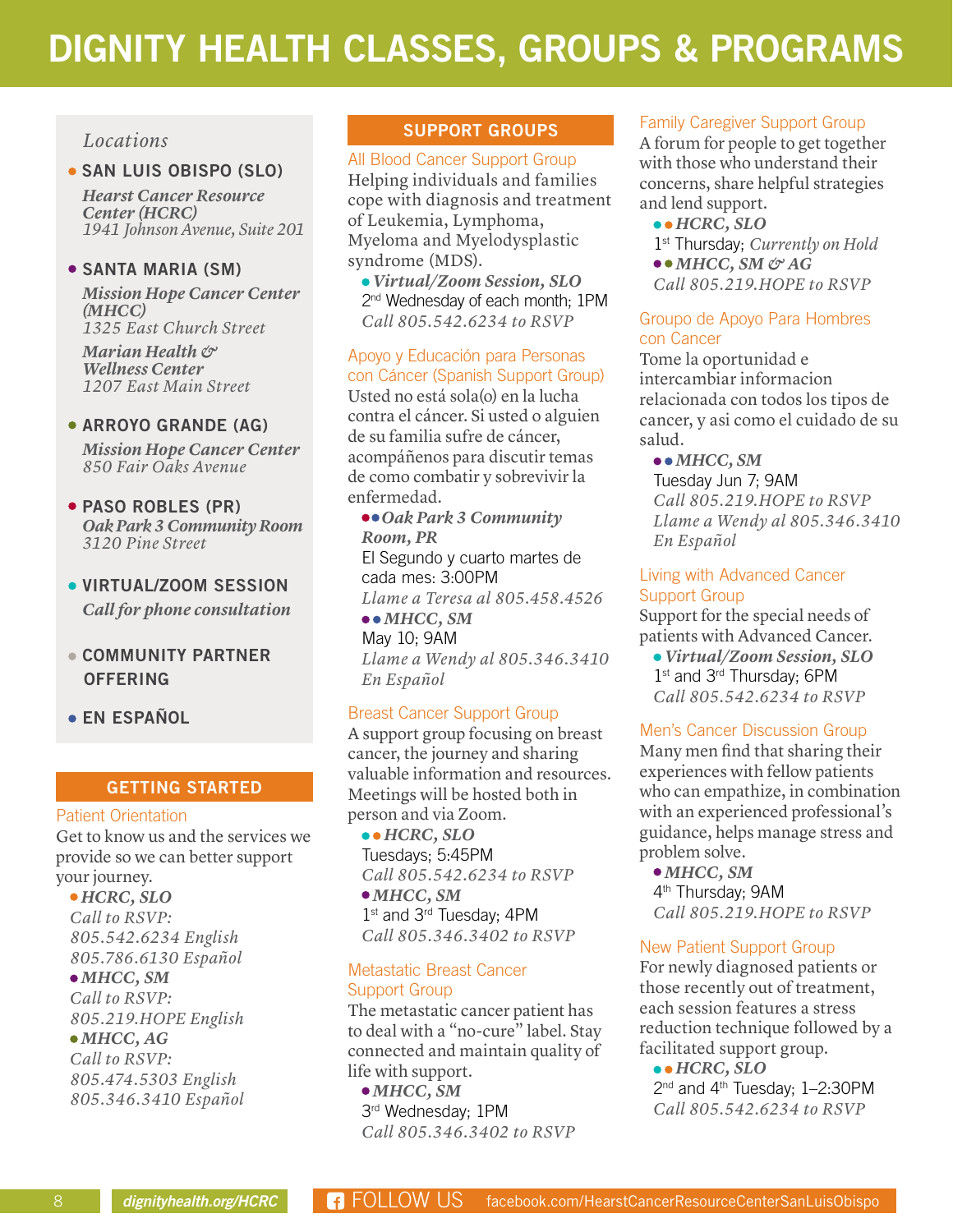# **DIGNITY HEALTH CLASSES, GROUPS & PROGRAMS**

#### Pediatric Oncology Patients & Families

Virtual support in English and Spanish for children, teens and parents.

 *HCRC, SLO 805.542.6234 English 805.786.6130 Español Virtual/Zoom Session, SM 805.219.HOPE*

#### Prostate Cancer Support Group

Information, support and encouragement for newlydiagnosed patients and survivors.

 *HCRC, SLO* 3rd Monday; 6:30PM *Call 805.542.6234 to RSVP*

#### Support for People with Oral, Head, and Neck Cancer (SPOHNC)

SPOHNC offers information, support and encouragement for newly diagnosed patients and survivors.

 *Virtual/Zoom Session* Tuesday, June 14; 3:30PM Guest speaker: Kylie Conner, RDN, Registered Dietitian *Call 805.219.HOPE to RSVP*

#### **EDUCATIONAL LECTURES**

 $MAY$  —

#### Updates in Skin Cancer

Learn important updates in prevention, diagnosis and treatment of skin cancer. Q&A session included with Dr. Johanna Moore.

 *Virtual/Zoom Session, SLO*  Thursday, May 19; 5:30PM *Call 805.542.6234 or email HCRC@dignityhealth.org to RSVP*

#### Skin Cancer Mindfulness

Melanoma is the most dangerous form of skin cancer, but when diagnosed early is almost always curable. Q&A session included: Dr. Ben Wilkinson and Dr. Johanna Moore

 *MHCC, SM* Wednesday, May 25; 5PM *Call 805.219.HOPE to RSVP*

### $-$  JUNE  $-$

#### Survivorship—your next steps after treatment

Survivorship is as unique as the Survivor. Join Tracy Tilley, NP, and Kylie Conner, RDN.

 *MHCC, SM* Wednesday, June 15; 5PM *Call 805.219.HOPE to RSVP*

#### Let's Talk About Survivorship with Becky Rice Sznejkowski, Psy.D.

A candid conversation about survivorship with a cancer survivor and mental health professional. Speaker: Becky Sznejkowski, Psy.D.

 *Virtual/Zoom, SLO*  Tuesday, June 21; 5:30PM *Call 805.542.6234 or email HCRC@dignityhealth.org to RSVP*

#### **SELF-HELP PROGRAMS**

#### Acupuncture Group Acupuncture is a popular treatment for health complaints, including anxiety, pain and insomnia.

 *HCRC, SLO* 3rd Monday; 2:30PM *Held in person, seating is limited. Call 805.542.6234 to RSVP*

 *MHCC, SM & AG* 4th Monday; 3PM *SM call 805.219.HOPE to RSVP AG call 805.474.5334 to RSVP*

#### Aquatic Therapy Class

 *Allan Hancock College, SM* May 6 & June 17 *Assessment required SM call 805.346.3413 to RSVP AG call 805.474.5334 to RSVP*

#### Art Therapy

Art workshops employing a variety of materials and techniques to help boost creative expression and work through life's transitions. Materials provided.

 $\bullet \bullet$  *MHCC, SM & AG Held in-person, seating is limited. Call 805.219.HOPE to RSVP*

#### Beauty and You

Visit our appearance center to regain a renewed sense of self, strength and confidence. Learn skin care tips, the art of applying make-up. Free hats and wigs.

 *HCRC, SLO Call 805.542.6234 to RSVP* 

#### Cancer Rehabilitation

A 12-week group program including strengthening and aquatic exercise now offered in both Santa Maria and Arroyo Grande.

*Assessment required SM call 805.346.3413 to RSVP AG call 805.474.5334 to RSVP*

#### Cancer Well-Fit

A 10-week supervised, exercise program.

 *Avila Bay Athletic Club & Spa Call 805.595.7600 x 122 to RSVP*

 *Paso Robles Sports Club Call 805.610.6486 to RSVP*

#### Circuit Training

Circuit Training involves both aerobic and anaerobic exercises done in a circuit. A fitness assessment and medical release is required for this class.

 *Marian Health & Wellness, SM* Every Wednesday; 9AM *Call 805.346.3413 to RSVP* 

#### **Counseling**

Patient, family and caregiver counseling offer by Cancer Support Community—CA Central Coast.  *Call 805.238.4411*

#### Energy Balancing

Certified practitioners help promote relaxation, decrease stress and enhance well-being.  *Virtual/Zoom Session, SLO* 2<sup>nd</sup> and 4<sup>th</sup> Monday; 11AM *Call 805.542.6234 to RSVP MHCC, SM* 1st and 3rd Tuesday *Call 805.219.HOPE to RSVP*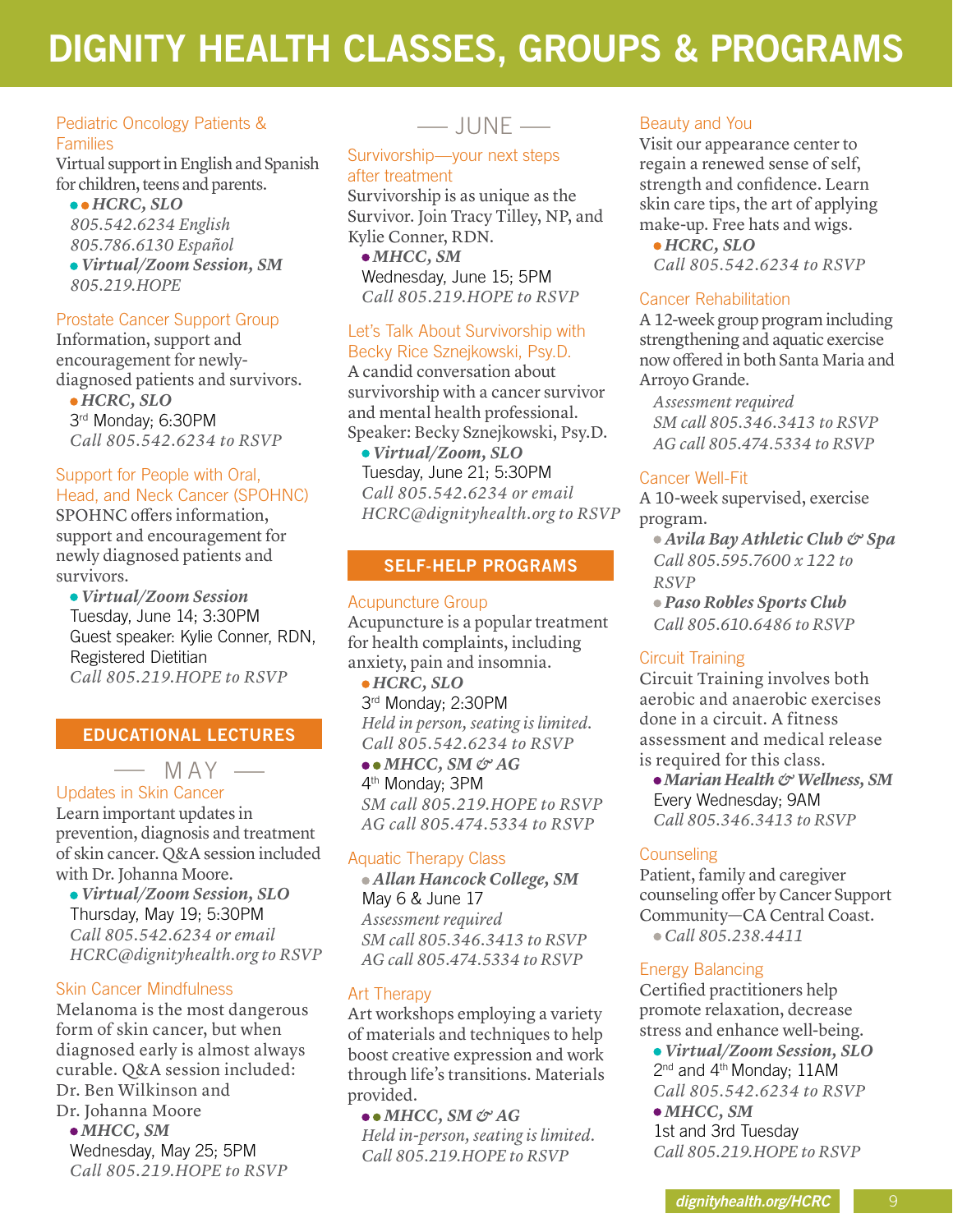# **DIGNITY HEALTH CLASSES, GROUPS & PROGRAMS**

#### HEAL: Healthy Eating and Activity for Living

Our Registered Dietitian and Fitness Trainer join forces for an exciting class which combines delicious recipes and nutrition advice with practical exercise tips.

 *MHCC, SM Call 805.219.HOPE to RSVP*

#### Guided Meditation

Join us for a gentle guided meditation session.

 *Virtual/Zoom Session, SLO* 1st Wednesday; 5PM *Call 805.542.6234 to RSVP*

#### Intuitive Collage

Explore ideas and dreams using colorful pictures, meaningful words and phrases that appeal to you in a personal way.  *HCRC, SLO* 2<sup>nd</sup> Thursday; 2-4PM

*Call Kathleen at 805.440.8834*

#### Learn Golf

*Monarch Dunes, Nipomo*  May 11, 25 & June 8 *Call 805.346.3413 to RSVP*

#### Lymphedema Evaluation

 *HCRC, SLO Call Jamie Cinotto, DPT, CWS, CLT-LANA, ONC for an evaluation: 805.782.9300*

#### Lymphedema Prevention Exercise

Therapeutic exercise program for cancer survivors. Fitness assessment required.

 $\bullet \bullet$  *MHCC*, *SM* & *AG SM call 805.346.3413 to RSVP AG call 805.474.5334 to RSVP*

#### Music for Teens

Join Joey to learn how to create beats and computer generated music. Open to teens affected personally by cancer themselves or in their family.

 *HCRC, SLO* 1st Wednesday; 3:45PM *Call 805.542.6234 to RSVP* 

#### Nutritional Counseling

One-on-one phone consultation with a Registered Dietitian.  *HCRC, SLO Call 805.542.6234 MHCC, SM & AG Call 805.346.3403*

#### Pelvic Floor Strengthening Class For Prostate Cancer Survivors

Join us to learn about exercises that could help strengthen your pelvic floor after prostate cancer.

 *Marian Health & Wellness, SM* 2<sup>nd</sup> & 4<sup>th</sup> Friday *Call 805.346.3413 to RSVP*

#### Qigong Class

Qigong involves repetitive, flowing movements coordinated with deepbreathing to increase energy and improve health, balance, flexibility and stamina.

 *HCRC, SLO—Outdoors, offsite* Wednesdays; 5:30PM *Call 805.542.6234 to RSVP*

#### Spiritual Awareness & Mindfulness

Interactive class where you will be led in discovering a personal spirituality and learn how to practice mindfulness in troubled times. For cancer survivors and caregivers. Facilitated by former Dignity Chaplain, Elizabeth Hillis.  *MHCC, SM*

3rd Friday; 11AM *Call 805.219.HOPE to RSVP*

#### Surfing For Hope

This unique program provides a safe, fun environment and utilizes the healing energy of the beach and ocean to help children and teens deal with the stress that comes with having a family member with cancer. This program is so popular, new dates were added just for adult cancer survivors. Meets at the Sea Crest Hotel in Pismo Beach. March–October *surfing forhope.org.*

#### Tai Chi Chih

Increase energy and improve health, balance, flexibility and stamina.

 *HCRC, SLO—Outdoors, offsite* Wednesdays; 11AM *Call 805.542.6234 to RSVP*

#### TRX

The benefits of training with TRX are many, from getting stronger and having better balance to increasing stamina and more. Fitness assessment required.

 *MHCC, AG* Every Thursday *Call 805.474.5334 to RSVP*

#### Yoga

This gentle yoga class incorporates simple flowing sequences and slower paced movements focusing on alignment, strength, balance, and flexibility.

 *Virtual/Zoom Session, SLO* 1st Thursday of each month; 12PM \*NEW date and time

*Call 805.542.6234 to RSVP*

 *Marian Health & Wellness Center, SM & AG Assessment required SM call 805.346.3413 to RSVP AG call 805.474.5334 to RSVP*

## HCRC IS IN NEED OF WIGS

If you have a wig you would like to donate please call *805.542.6234*. All wigs will be professionally cleaned.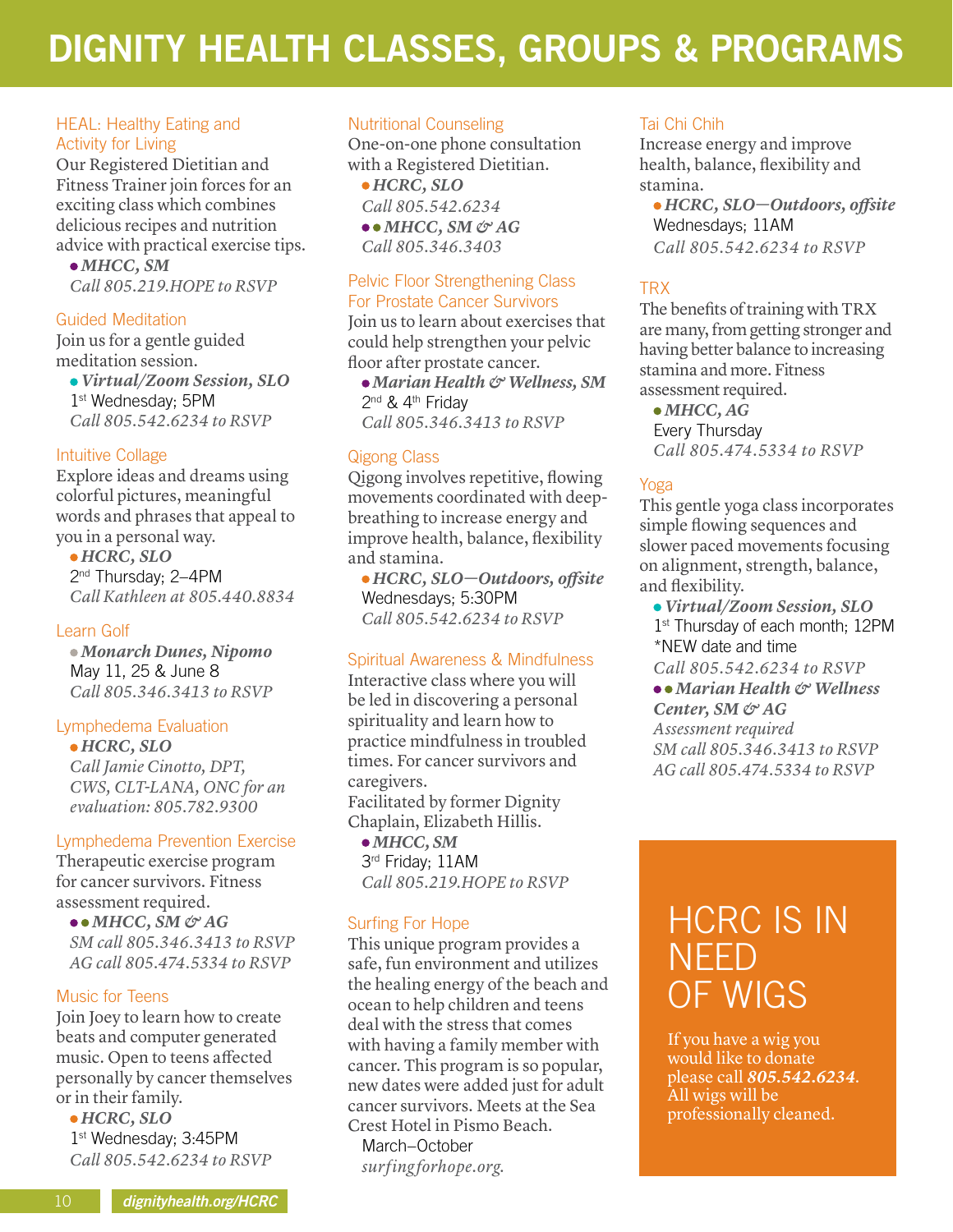## **Turn to us for answers:**

#### **HEARST CANCER RESOURCE CENTER**

1941 Johnson Avenue, Suite 201, San Luis Obispo, CA 93401 805.542.6234 Monday–Friday 9AM–4:30PM *dignityhealth.org /hcrc* Please call for an appointment.

Thomas Spillane, MD *Medical Director*

#### Shannon D'Acquisto

*Director, Cancer Survivor* HCRC@dignityhealth.org

Julie Neiggemann, RN, MSN, OCN *Nurse Navigator*

Lauren Jermstad, MSW, LCSW *Social Worker*

Eloisa Medina *Patient Navigator* 805.786.6130—en español

Teresa Fernandez *Lay Patient Navigator*

Angela Fissel, RD *Registered Dietician*

#### **DIGNITY CANCER CARE CENTRAL COAST**

Mission Hope Cancer Center 1325 East Church Street, STE 102 Santa Maria, CA 93454 805.219.HOPE (4673)

850 Fair Oaks Avenue Arroyo Grande, CA 93420 805.474.5300

Katherine Guthrie *Senior Regional Director, Cancer Services*

Kathleen Sullivan, PhD, RN *Vice President, Post Acute Care and Health Services Operations*

#### **SLO ONCOLOGY & HEMATOLOGY HEALTH CENTER**

715-B/C Tank Farm Road San Luis Obispo, CA 93401 Direct: 805.543.5577

*Care Providers:* Thomas Spillane, MD

*Medical Oncology Director of* 

*Clinical Trials* Gorgun Akpek, MD, MHS Diane De Vos Schmidt, FNP-C Robin DiBiase, NP, OCN James Malone III, MD Tim Souchek, PA Lin Soe, MD

#### **SLO INFUSION CENTER**

715-B/C Tank Farm Road San Luis Obispo, CA 93401 Direct: 805.786.6140 Nurse Line: 805.786.6144

Susan Diaz, RN, OCN *Director*

#### **IMAGING CENTERS**

FHMC San Luis Diagnostic Center 1100 Monterey St #210, San Luis Obispo, Ca 93401 805.542.9700

FHMC Women's Health and Imaging Center 1941 Johnson Ave Suite 104, San Luis Obispo, Ca 93401 805.597.6700

#### **ADDITIONAL SERVICES**

DIGNITY HEALTH HOME HEALTH & HOSPICE 800.549.9609

PALLIATIVE CARE 805.739.3950

#### **COASTAL CANCER PARTNERS**

The Hearst Cancer Resource Center has partnered with these organizations to bring programs and activities to the community:

#### 17 Strong

*seventeenstrong.org*

American Cancer Society *cancer.org*

Camp Kesem Cal Poly *campkesem.org*

Cancer Connections *cancerconnectionsslo.org* 

Cancer Support Community *cscslo.org*

Cancer Well-Fit Program *cancerwell-fit.com*

Central Coast Dragon Boat Association—Central Coast SurviveOars *ccdba.org* 

Hats for Hope *hatsforhope.com* 

Jack's Helping Hand *jackshelpinghand.org*

Leukemia and Lymphoma Society *lls.org*

Surfing for Hope *surfingforhope.org*

Teddy Bear Foundation *teddybearcancerfoundation.org*